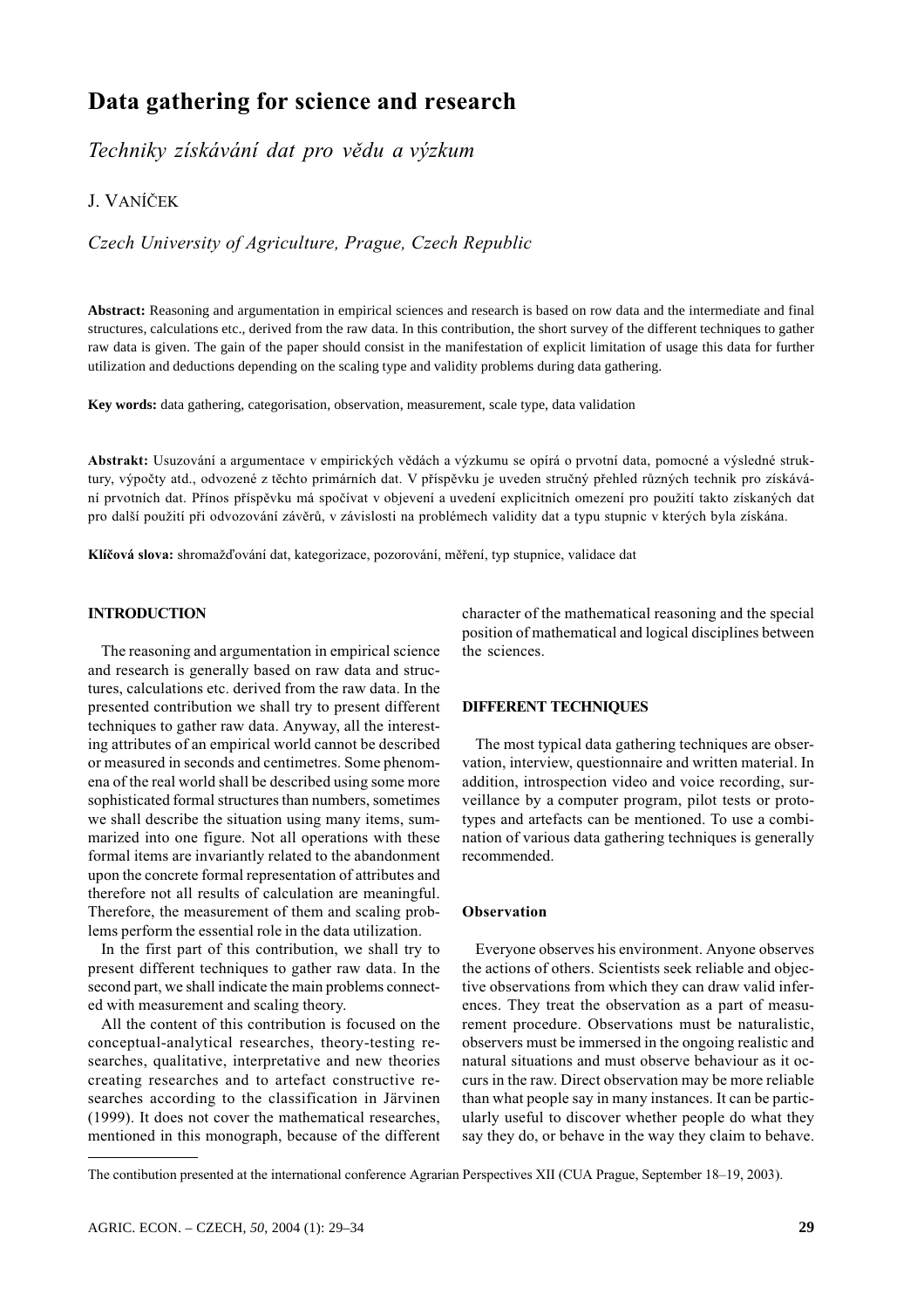The following checklist (see Bell 1993, p.  $119 -$  for the observation of actions of human behaviour only) is recommendable to follow:

- 1. Decide exactly what you need to know (list of all topics/aspects is recommendable).
- 2. Consider why you need this information (examine your list and remove any item that is not directly associated with the task).
- 3. Is observation the best way to obtain the information you need (consider alternatives)?
- 4. Decide which aspects you need to investigate (pro cess, product, interactions, …?).
- 5. Request permission (official channels, individuals con cerned).
- 6. Devise a suitable grid, checklist or chart (consult and adapt where necessary a published examples).
- 7. Consider what you will do with the data and whether the data contain the information concerned. (Is it likely to produce anything of interest? Will the data be the sufficiently complete to enable you to come to any conclusion?).
- 8. Pilot your technique and revise it if necessary.
- 9. Prepare carefully before observation (Draw the plan, indicate the arrangements and layout, prepare the eta lons for measurement, if required).
- 10. Select a suitable place and period of observation.
- 11. Remember that no grid, however sophisticated, will tell the full story. (Try to place the event in this orga nizational context).
- 12. Analyse and interpret data, consider what the facts indicate or imply.

# Interview

Interview can be described as a conversation between the interviewer and the respondent with the purpose of eliciting certain information from the respondent. The type of interview differs depending on the research approach used. In the theory testing approach completely formalised the interview, where interviewer behaves as much like a machine is recommendable. For the theory creating approach, a completely informal interview may be more suitable in order to get and present as all-round views as possible. The role of interview in the constructive approach differs depending on whether we have a building of new artefact or evaluation case. In the first case, the discussion between the developer and user is essential, in the second case, if the criteria to be used in evaluation are predetermined, the formalised interview can be appropriate, but if such criteria are still sought for, the informal interview is recommendable.

In the formalised or structured interview, the interviewer tries to stay as natural as possible and to interact with all respondents in the similar way. Based on research framework and hypotheses, the interviewer carefully plans and formulates questions. In the informal interview, the interviewer tries to gather the description of life-word of the interviewee with respect to the interpretation of the meaning of the described phenomena. Often such an interview is "semi-structured", it is neither a free discussion nor a strictly structured questionnaire. Establishing of an easy relationship by warming up before the interviewing session is useful in both types of interview.

The following main aspects to understand the qualitative research interview can be delimitated:

- Concentrating on the interviewee's life-word
- Seek to understand the meaning of phenomena in the interviewee's life-word
- Interview shall be
- Qualitative
- Descriptive
- Specific
- Presuppositionless
- Focused on certain themes
- Open for ambiguities
- Open to changes depending on interpersonal interactions.

Bell (1993, p. 99) presents a nice long checklist with 21 points for a good interview.

## **Ouestionnaire**

Questionnaire in the paper or electronic format contains structured or unstructured questions, with the intention to be responded by the selected people. Questionnaire is mostly used for data gathering technique in the survey studies, one of the theory testing research approaches. Questionnaires with open questions can be also used in the theory/creating studies. The difference between structured and open questions corresponds to the similar difference between structured and informal interview and almost all instructions given for interview can be applicable also for questionnaires.

The practice for standardized questionnaires in survey research is based on the following assumptions:

- 1. The meaning of the questions shall be shared by the majority of respondents.
- 2. The respondents mostly understand the stimulus or phenomenon under investigation in roughly equivalent way.
- 3. The responses will be given in a manner, which allows the researcher to interpret and compare them.

Some recommendable criteria for question writing applicable also for interview follow:

- a) Is the question related to the research problem or research objectives? All the items of the schedule should have some research problem relationship.
- b) Is the type of question appropriate? If the information needed can be obtained also by observation, the more objective approach shall be selected.
- c) Is the question clear and unambiguous? The ambiguous statement or item permits or invites differing responses resulting from alternative interpretations.
- d) Is the question not a "leading question", which suggests answer?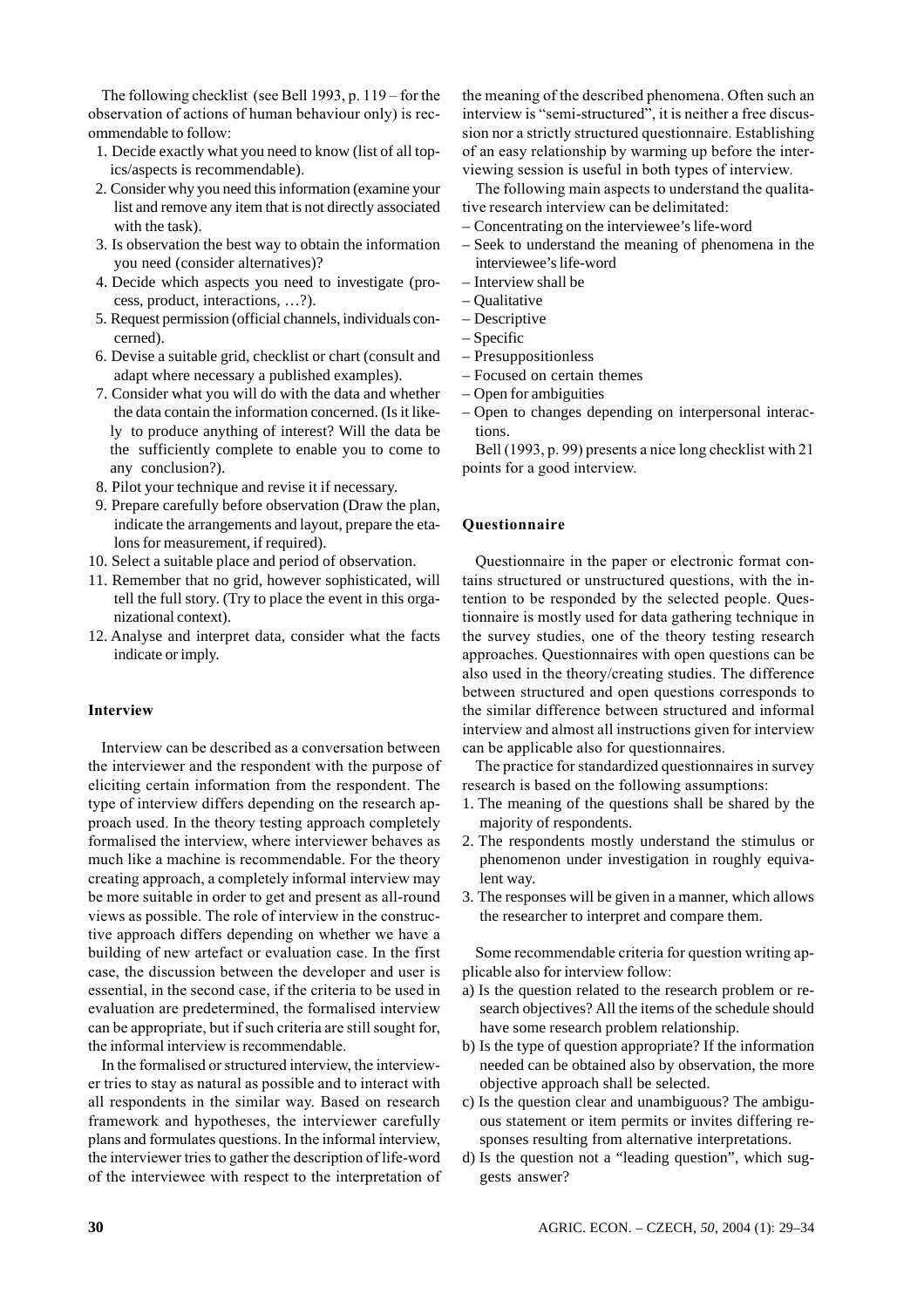- e) Does the question demand knowledge and information that the respondent does not have? To control the invalidity of response due to a lack of information, it is wise to use information filter questions, i.e. "Whether a respondent knows what xvz is and means?"
- f) Does the question demand a personal or delicate material of controversial nature that the respondent may resist? In the positive case, the special techniques exist to obtain such information, which is needed.
- g) Is the question loaded with social desirability? With respect to sensitive behaviours, people will tend to under-report performance of social undesirability behaviours and over-report social desirable behaviours. When the behaviour of interest is not particularly sensitive, self-reports tend to be quite accurate.

The surveys that require users to evaluate or make judgments about information systems and their effect on specific work activities can produce misleading results if respondents do not interpret of answer questions in the ways intended by the researcher can be found n Hufnagel and Conca (1994).

## Written materials and other documents

Such a sources, written, printed or recorded using various multimedia techniques, can be divided into primary and secondary sources. Primary sources are those sources, which came into existence in the period under research. Secondary ones are interpretation of events of this period, based on primary sources. Secondary sources may be originally collected for another purpose and in the process of accomplishing another activity.

To locate the possible documents can be sometimes a difficult task, which is often underrated in present time. The cyberspace including Internet now offers huge possibilities to easily collect text. But the Internet is rather a passive medium. The agent software can be utilised in data and knowledge gathering. This new area also causes new kinds of ethical issues for researcher. The amount of documentary material that you can study will inevitably be influenced by the amount of time that is available for the stage of research. It is not usually possible to analyse everything and so the researcher must decide what to select, based on the research problem.

The analysis of documents can be divided into external and internal criticism. External criticism aims to discover whether a document is both genuine and authentic. Internal criticism aims to analyse the context of the document.

# **MEASUREMENT**

The measurement in the broad sense can be described as a method of describing the selected segment of a real word using some formal structure, which can be processed using mathematical operation and/or information technologies. Measurement is a powerful tool for the objectification and of any research. In the mostly frequented special case, the formal objects are interpreted as numbers (natural numbers, integers or real numbers) of the selected domain, so called measures. But often not all properties of numbers can be interpreted as properties, which are meaningfull in the selected segment of real world. This phenomenon is induced by the abandonment in the measurement. We can measure the length of the table by centimetres or by inches, the temperature in Celsius or Fahrenheit degrees and the achievement of the student during test using scale 1, 2. 3, 4 or using percentage from 100 to 0. Only such results derived by computation from measures (numbers) are meaningful in the real world, which are independently related to the abandonment of the measurement. The degree of the mentioned abandonment can be described using group of so-called admissible transformation of measures. This group identifies the scale type of measurement. The type scale used in making measurement on the variables will generally influence the choice of applicable techniques of data processing, in special statistical techniques.

#### **Scale types**

For the measurement in the narrow sense (using numbers), the following five types of scale are frequently used: nominal, ordinal, interval, ratio and absolute. These types are distinguishing basis of the group of admissible transformation of measure values, their algebraic properties and the types of mathematical operations permissible for each of them.

- A nominal scale assigns numbers only as an identifying label, to each object or set of objects under study. Assigning letters or different pictures instead of numbers serves just as well. Such measurement is in the fact only a categorisation. The set of all admissible transformations is the set of all one to one mappings in the domain of measures. The inequalities between the assigned measures (numbers) and the arithmetical operations between them have not any empirical meaning and it is necessary to avoid the attempt to interpret such operations in the real world.
- An *ordinal scale* assigns numbers to objects, which are rank-ordered with respect to some characteristic or our preferences. The classical example of ordinal scale type is the classification of pupils in the school or the structured questionnaire, where responses "strongly agree", "agree", "neutral" disagree" "strongly disagree" are coded by numbers  $1, 2, 3, 4, 5$ , respectively (or qualifiers: extremely, quite, slightly, neither or equally, slightly, quite and extremely, combined with adjective sets are claimed to form such a scale. Generally it is not any argument for the presumption, that the differences in such steps are equal each to others. The group of all admissible transformations is the set of all strictly monotone functions. In the ordinal scale, the inequality symbol between the measures has an empirical meaning,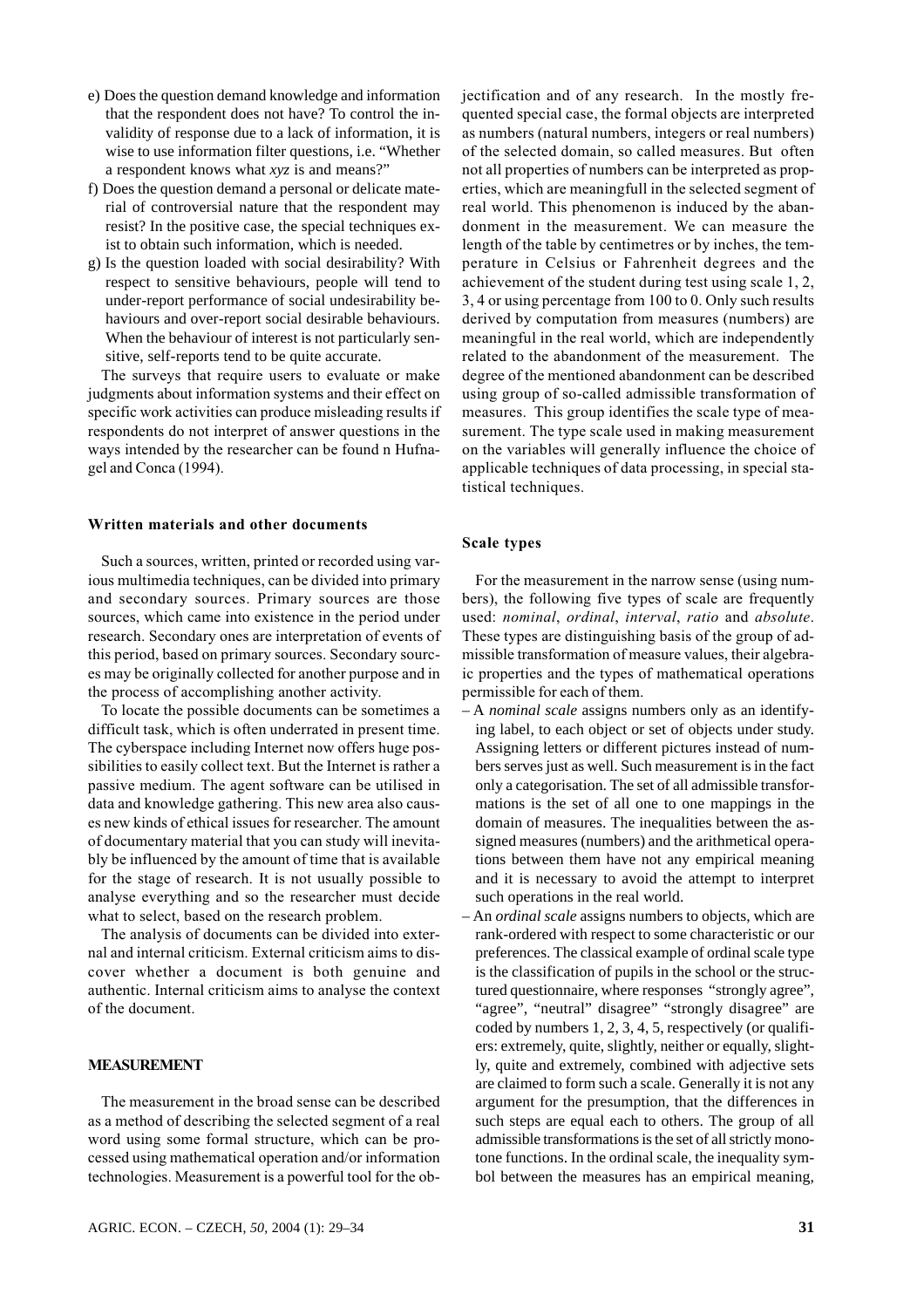because it express the preference, but arithmetical operations have not empirical meanings.

- An *interval scale* is obtained if we can define unit of measurement such, that a difference of scale values has an empirical meaning regardless of whether it represents (say the difference between 10 and 9 is the same as between 7 and 6 and 6–5 etc.). The most well-known example of interval scale is temperature measurement using Celsius degrees, Fahrenheit degrees or Calvins. The set of all admissible transformation consists of the functions of the form  $y = a \cdot x + b$ , where  $a > 0$  and *b* are arbitrary constants. In the interval scale, the arithmetical difference has the empirical meaning, but it is not meaningful for example to speak of one scale value being twice or three times as large as another.
- A *ratio scale* is in the fact the interval scale having further an absolute zero point. The only one freedom in the measurement in this type of scale is the selection of unit (for example meters, yards or versts). The set of all admissible transformation consists of the functions of the form  $y = a \cdot x$ , where  $a > 0$  is arbitrary constant. The ratio scale is preferable to use if it is possible, because almost all arithmetical operations can be interpreted in the real world and have an empirical meaning.
- An absolute scale is a measurement with any freedom. Admissible transformation is only identity. The typical absolute scale type of measurement is the measurement by ratio or percentage of two values resulting by the same measurement in ratio scale.

It is very important to emphasize that the possibility to realize the measurement of the desired scale type depends of the properties of the real word segment, which we want to measure. The conditions, which must be satisfied for the possibility to measure in the desired scale, is expressed by the so-called representation theorems. For the ordinal scale type measurement, the respective representation theorem dues for Birkhoff and Milgram, which hedges the existence of such measurement on the relative week conditions in the real world (our preferences must be at least a week order and the measured set not "to large" - must contain a at most countable order dense subset). These conditions can be fulfilled in almost all practical situations except of such, when there exist entities or invents which are not comparable by our preferences.

For interval and ratio scale, the situation is not so straightforward. Primarily, we cannot speculate of such measurement if we have not any idea about the meaning of the difference in the real world (in the case of interval scale type measurement) or the concatenation operation between real objects (in the case ratio scale type measurement). But the existence of such concepts is not a sufficient condition. Many other not obvious conditions have to be satisfied. One, which is the key condition for the possibility of ratio scale measurement, is so-called Archimedean axiom which after a broad simplification says, that any given gap in our preferences can be overcame by sufficiently many tiny improvements. It is obvious, that the relevance of the Archimedean principles is not in place in many practical situations. See Vaníček (1999) and Vaníček (2000) for detail.

In the so-called "hard system research", for example the physical ones, measurement using ratio and interval scales are common. In the so-called "soft system research", for example in psychology, ecology and education, we often have to do with ordinal scale type measurement only, because it is impossible to realize the ratio or interval scale measurement. For example, it is still an open problem if the scores on well-constructed intelligence tests might be regarded as approximating an interval scale or not. Tatsuoka and Tiedeman (1965) estimate that the answer is yes. The author of this contribution point of view is that the answer is not. It is no doubt that ratio scale types are rarely, if ever, achieved in psychological, ecological and educational measurement.

## Some quality aspects of measurement

The term generalizability refers to usefulness of a theoretical construct outside its limited domain of known observations. In one sense, strict generalizability is used in statistic based studies to indicate the probable mathematical relationships between observations of phenomena in a sample and the phenomena in the corresponding population. Baskerville (1996) used those definitions as a starting point when he tried to develop the concept of generalizability as a two-step process. But the second stage of his view is, in the mind of the author of this contribution, best interpreted as an application of the results from the first stage to the building an artefact. Baskerville does not seem to keep the building an artefact as a separate research problem.

Reliability regards to the extent to which observations by multiple researches studying the same phenomenon with similar purposes will yield approximately to the same results. Baskerville (1996) has distinguished three types of reliability. *Quixotic reliability* is the extent to which the particular technique of the observation yields an unvarying measurement. Synchronic reliability is the extent to which observations within the same time frame are similar. Diachronic reliability is the extent to which a particular technique of observation yields to the same measurement phenomenon exposed to a particular phenomenon at different points in time.

Validity regards the extent to which an observation measures what it purports to measure. Validity means that a theory, model or concept accurately describes reality. According to Baskerville (1996), validity can be analysed using different taxonomies. One such taxonomy deals with the semantic of the observational data. There are three types of validity with regards to the semantic of data: criterion validity, content validity and construct validity. Another taxonomy deals with the causal inferences and correlations of the elements of the theory. This second taxonomy is most commonly considered in the negative sense to find possible failures. Internal validi $ty$  is the extent to which the causal analysis and explana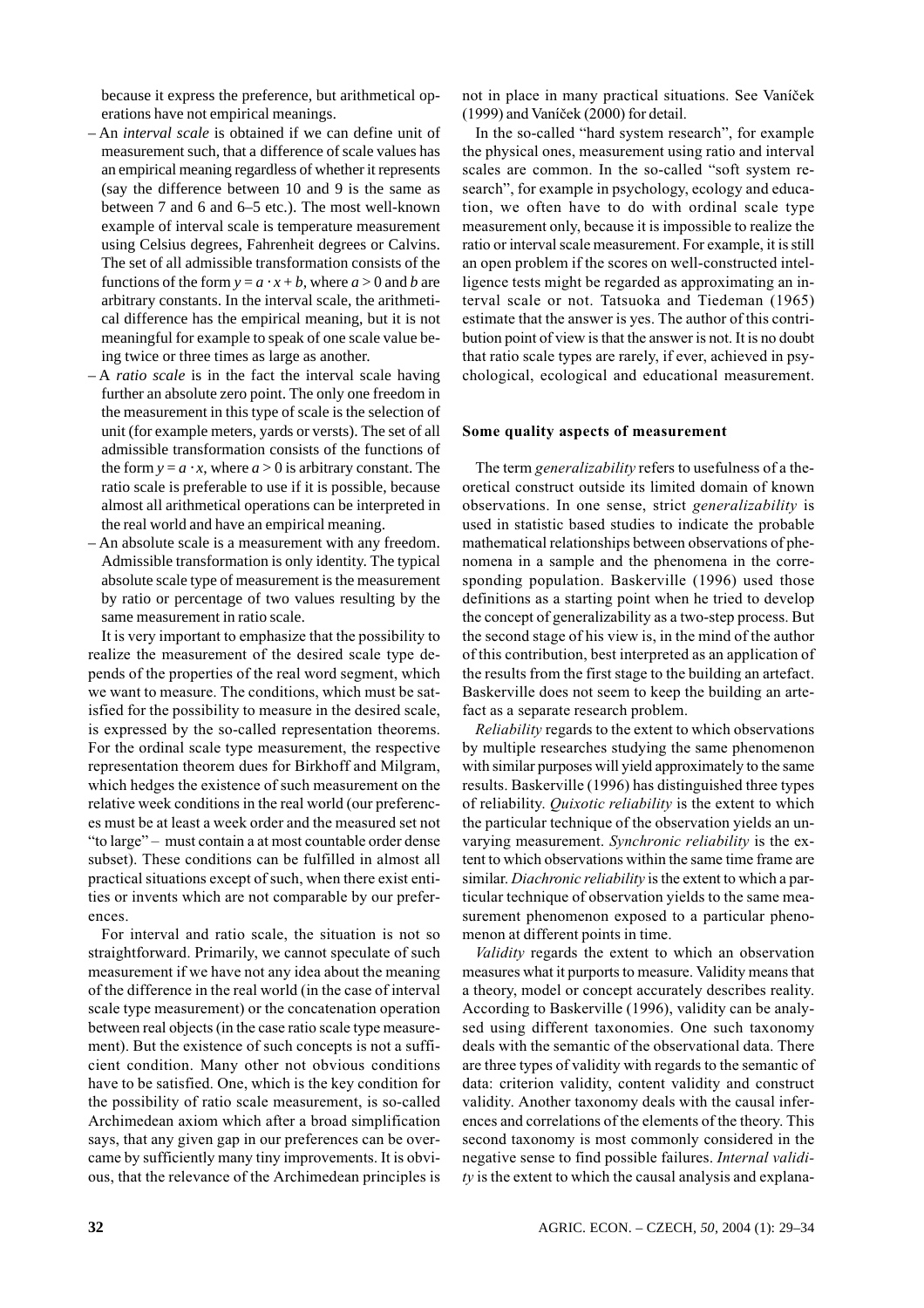tion offered by the theory reflect the reality at the moment of observation. Content validity is the extent to which the data from the object under study are related to the theory under test. External validity is the extent to which the causal analysis and explanations offered by the theory may be applied to similar phenomena. Criterion validity is the extent to which the data from the object under study will predict some important form of behaviour.

## Multi-item measures

The measurement can concern either individual item or multi-item measures (vectors of measures). See Nunnallt (1978). The latter can be sometimes more recommendable. Churchill (1979) mentioned three reasons for this:

- 1. Indvidual item usually has considerable uniqueness or specifity in that each item tends to have only a low correlation with the attribute being measured and tends to relate to other attributes as well.
- 2. Single item tends to categorize objects (people) into relatively small number of groups.
- 3. Individual items typically have a considerable measurement error. Reliability tends to increase and measurement errors decrease as the number of items in a combination increases.

The author's recommendation is to add the further important reason.

4. If our intension is to map our preferences into the measures of the attribute of a given object and our preferences form only a partial order, not a weak order (no comparable objects exists), it is not possible to realize any ordinal type scale measurement by individual measure. But the multi-item ordinal type scale measurement is possible. The minimal number of necessary items is the topological dimension of the respective partial order (see Vaníček 2000).

Churchill (1979) suggested the eight steps procedure for developing multi/item measures. Steps 3 and 5 are the data collection steps, and hence we shall not describe them in more detail.

Step 1: Specify domain of the construct. After the researcher has performed a literature search and no acceptable measure was found, he/she should have a good reason for proposing an additional new measure. The researcher must be exacting in delineating what is included in the definition and what is excluded. For example Bailey and Pearson (1983) defined user information satisfaction as the sum of feelings or affective responses to distinguishable factors of the computer-based information product and services that are provided within organization.

Step 2: Generate sample of items. The researcher must generate items, which capture the domain as specified. Those methods that are typically productive in exploratory research are generally productive. Churchill (1979) also thinks recommendable to use literature search to find how combined variable has been defined previously and how many dimensions or components it has. At the beginning, the purpose is to develop a set of items, which tap each of the dimensions of the construct at issue. By incorporating slightly different nuances of meaning in statements in the item pool, the researcher provides a better foundation for the eventual measure. Near the end of the statement developing stage, the focus would shift to item editing.

#### Step 3: Collect data.

Step 4: Purify measures. The purpose of the purifying process is to analyse whether a certain item belongs to the domain of the construct or not. The split-half test, where items are randomly divided into two groups and correlation between the groups is calculated, also measures the goodness of the multi-item measure. There is one basic problem with using it: Different results may be obtained depending on how the items are split half. Crombach's alpha mean reliability coefficient, defined by

$$
\alpha = (k/(k-1)) \cdot (1 - \sum_i \sigma_i^2 / \sigma_t^2)
$$

where:

- $\boldsymbol{k}$ s number of parts (items) in multi-item measure,
- $\sigma^2$ s the variance of the item *i*, and
- $\sigma^2$ s the total variance of the multi-item measure is recommendable to use for the selection of possible ways of splitting a set in half.

The factor analysis can be used to test whether the items are located to one factor or not. The items that much deviate from the rest of the set are excluded from the whole set of items.

#### Step 5: Collect data.

Step 6: Assess reliability of new data. The major source of error within a test or measure is the sampling of items. In the case sampling is appropriate, and if the items "look right", the measure is said to have face or content validity. Cronbach's alpha is the basic statistic method for determining the reliability of measure based on internal consistency.

Step 7: Assess construct validity. Churchill (1979) wrote that specifying the domain of the construct, generating items that exhaust the domain, and subsequently purifying the resulting measure should produce a measure, which is content or face valid and reliable. It may or may not produce a measure, which has construct validity. The construct validity is most directly related to the question of what the instrument is in fact measuring, what construct, trait or concept underlies a person's performance or score on a measure. To establish the construct validity of a measure, the researcher must determine the extent to which the measure correlates with other measures designed to measure the same thing and whether the measure behaves as expected.